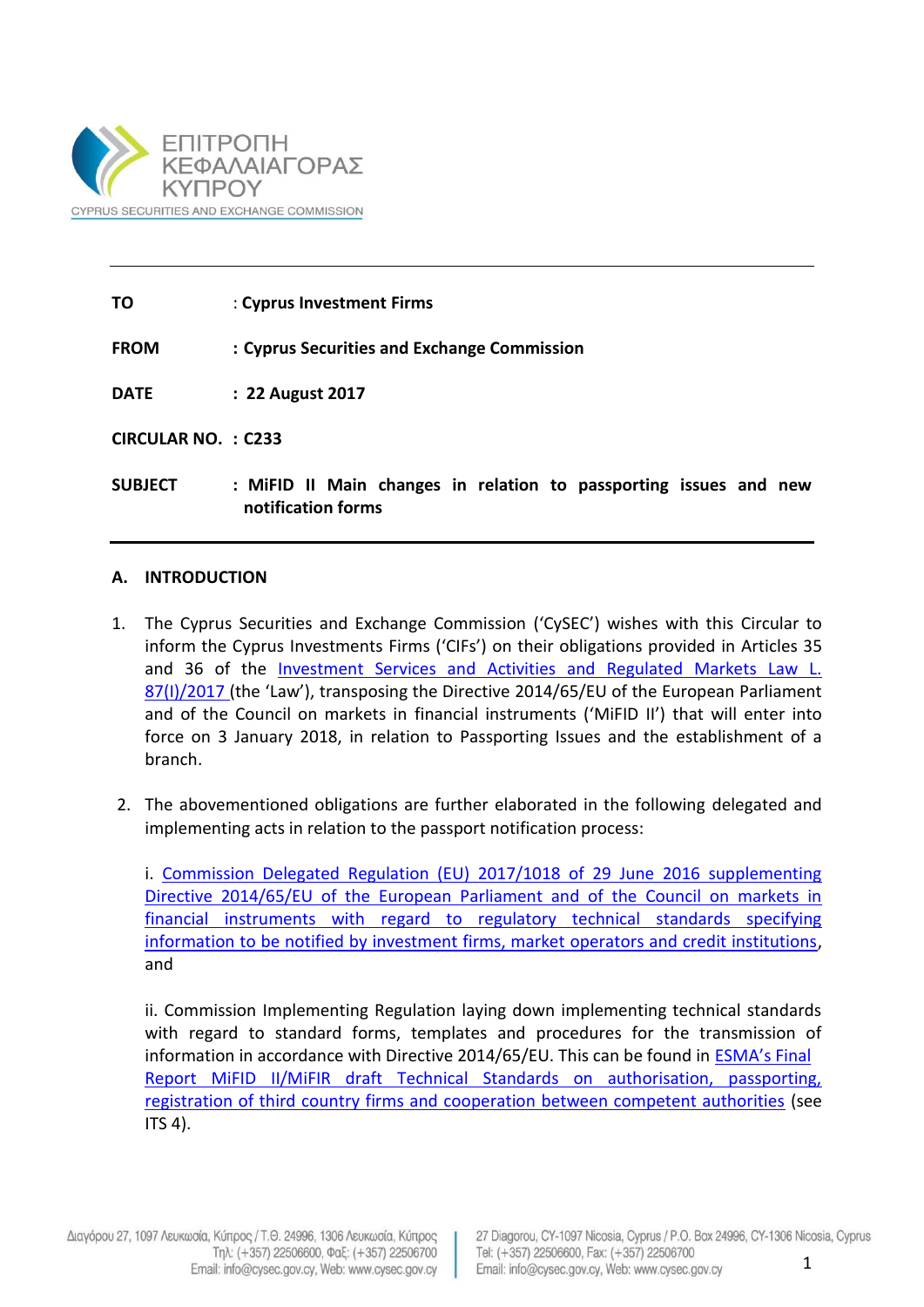- 3. MIFID II passporting regime will apply to a broader range of activities, services and financial instruments than the current MIFID passporting regime because of the increases in scope in MIFID II of services/activities and financial instruments. This Circular is important to all CIFs that:
	- Want to operate an Organised Trading Facility
	- Perform services in relation to the new financial instrument emission allowances
	- Fall within the revised exemptions under MiFID II and the Law (see part 5 of the Appendix of the [Announcement](http://www.cysec.gov.cy/CMSPages/GetFile.aspx?guid=67a91063-8d55-432b-95bb-68d2dd5ebe22) issued on April 11, 2017),
	- Will need to be authorized to deal on own account, as a result of the scope of that being extended to include matched principal trading,
	- Are currently passporting services in relation to derivatives of emission allowances and their passport does not include the financial instruments of number 4 Part III, First Appendix of the Law.

## **B. KEY PROVISIONS OF THE LEGISLATIVE FRAMEWORK**

- 4. One of the main changes in relation to cross border services passports is that investment firms will be required to submit one passport notification for each member state in which they intend to provide cross-border services.
- 5. The new legislative framework introduces revised forms for the notifications relating to the freedom to provide services in another member state, the establishment of a branch, as well as the appointment of a tied agent in member states.
- 6. Moreover, new notification forms are introduced, in relation to the provision of arrangements to facilitate access to an MTF or OTF and the termination of the operation of a branch or cessation of the use of a tied agent established in another EEA state or in the Republic.
- 7. For more information on the above and the main changes relating to the passport notification process please see the [Announcement on MiFID II Main changes in relation](http://www.cysec.gov.cy/CMSPages/GetFile.aspx?guid=ec874b87-75e8-4a94-8bed-37ff90a748fc)  [to passporting issues and new notification forms,](http://www.cysec.gov.cy/CMSPages/GetFile.aspx?guid=ec874b87-75e8-4a94-8bed-37ff90a748fc) issued on August 11, 2017.

## **C. ACTIONS REQUIRED BY REGULATED ENTITIES**

8. CySEC notes that:

(a) All CIFs should consider whether their existing Passport licenses/ authorisations required to be amended under the scope of Law 87 (Ι)/2017 and submit the new Passport notifications **until 29 September 2017** using the new forms available on CySEC's website. The same applies to existing CIFs who wish to amend their existing passport, effective as of 3 January 2018. The relevant forms are:

i. [Notification of intention to freely provide/perform services/activities in another](http://www.cysec.gov.cy/en-GB/legislation/services-markets/epey/MIFID-II-MIFIR-FORMS/43830/)  [member state \(EEA\) \(Form 87-00-04\),](http://www.cysec.gov.cy/en-GB/legislation/services-markets/epey/MIFID-II-MIFIR-FORMS/43830/)